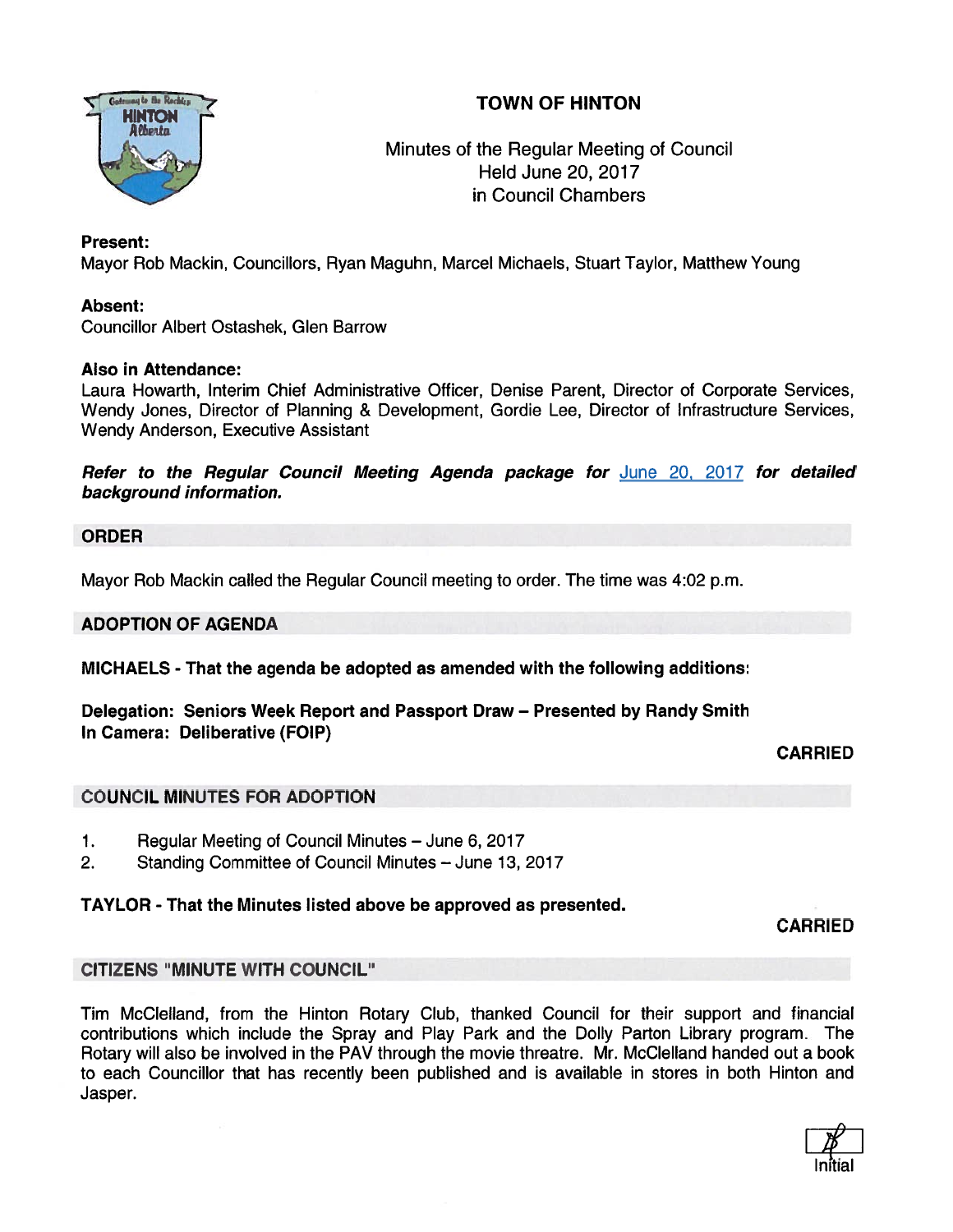Town of Hinton APPROVED Regular Meeting of Council Minutes— June 20, 2017 Page 12

> Mayor Mackin thanked the Hinton Rotary Club for their contribution to the community and praised the Student Exchange Program which is <sup>a</sup> very important program for the youth.

## DELEGATIONS AND PRESENTATIONS

#### Seniors Week Report and Passport Draw

Randy Smith, Services for Individuals & Families Coordinator, provided Council with an update on the Seniors Week activities. There were approximately 1,869 participants at the 27 events held during the week of June  $5 - 11$ , 2017.

Mayor Mackin drew the winning names for the Passport Draw and thanked Mr. Smith for his hard work hosting Seniors week activities.

#### ACTION ITEMS

1. Reserve Disposal (176 Cheviot Drive)

MAGUHN - That Council direct Administration to initiate the reserve disposal process required to remove the reserve designation from Plan 5662RS, Block 13, Lot Ri (776 Cheviot Drive).

CARRIED

2. Land Use Bylaw Amendment 1088-2 (180 Cheviot Drive)

YOUNG - That Land Use Bylaw Amendment No. 1088-2 receive First Reading: FROM: S-PRK - Parks and Recreation District TO: R-M1 — Low Density Multiple Dwelling Residential District

CARRIED

#### INFORMATION ITEMS

1. Council Information Package #1 and #2 for June 20, 2017

TAYLOR- That Council Information Package #1, #2 and #3 for June 6, 2017 be accepted for information.

CARRIED

## REPORTS FROM MAYOR, COUNCIL, CHIEF ADMINISTRATIVE OFFICER

1. Council Reporting (Training/Conferences/CEAC, Listening Teams, All Other Committees)

Councillors reported on the various committees, meetings and activities they attended since the last Regular Council meeting and what they plan on attending in the coming weeks.